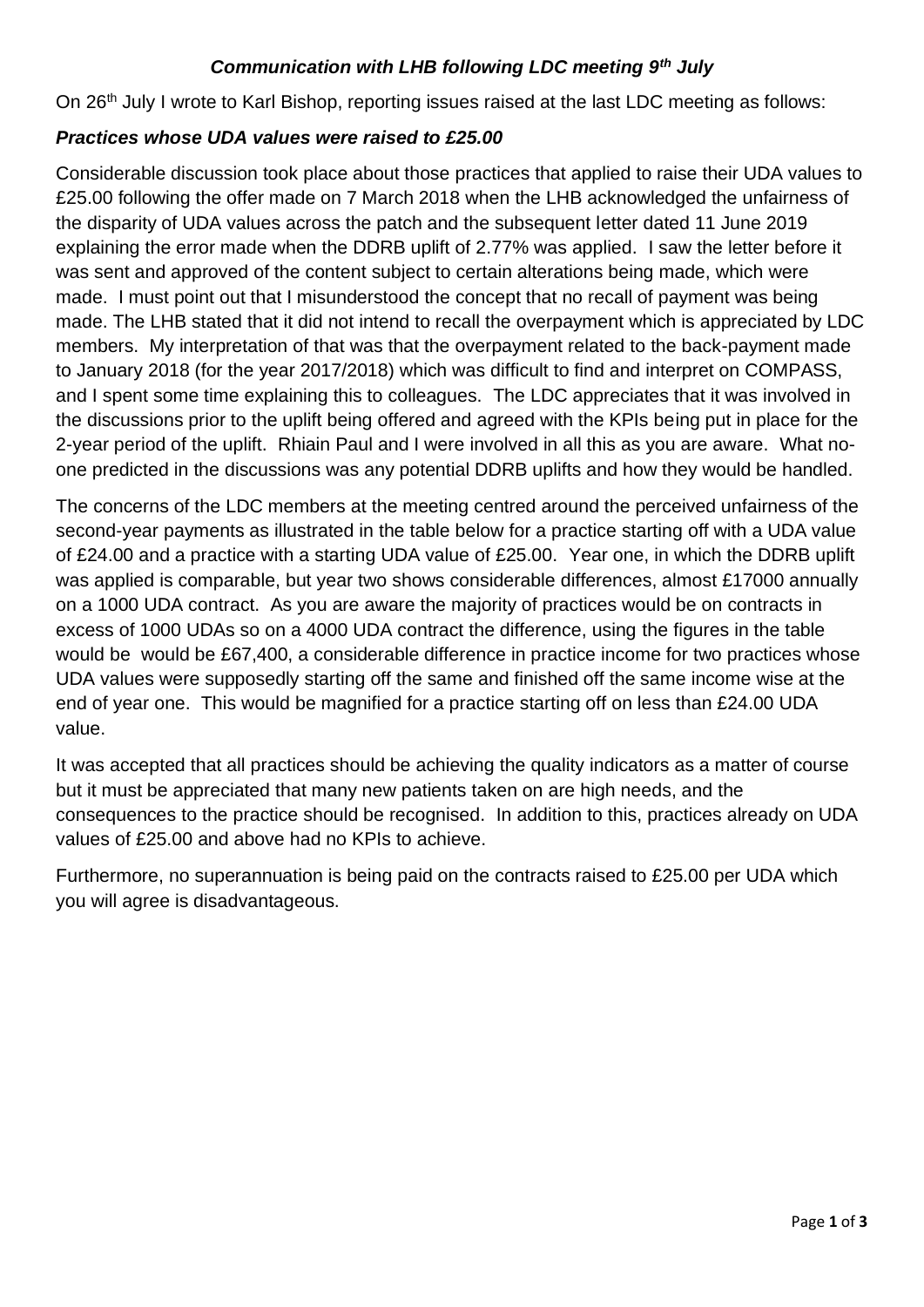| Table 1 - Comparison of UDA Uplifts as applied |             |                                   |             |
|------------------------------------------------|-------------|-----------------------------------|-------------|
| 2.5% DDRB uplift for 20019/2020                |             |                                   |             |
|                                                |             |                                   |             |
| Year 1 - UDA Rate £24.00                       |             | Year 1 - UDA Rate £25.00          |             |
|                                                |             |                                   |             |
| <b>UDA Rate Prior to Uplift</b>                | £24.00      | <b>UDA Rate Prior to Uplift</b>   | £25.00      |
| Additional Payment per UDA                     | £1.00       | Additional Payment per UDA        | £0.00       |
| <b>UDA Rate post Update</b>                    | £25.00      | <b>UDA Rate post Update</b>       | £25.00      |
| <b>DDRB Uplift</b>                             | 2.77%       | <b>DDRB Uplift</b>                | 2.77%       |
| New UDA Rate                                   | £25.69      | New UDA Rate                      | £25.69      |
|                                                |             |                                   |             |
| Contract 1000 UDA prior to uplift              | £24,000.00  | Contract 1000 UDA prior to uplift | £25,000.00  |
| Contract 1000 UDA post uplift                  | £25,000.00  | Contract 1000 UDA post uplift     | £25,000.00  |
| Contract 1000 UDA post                         | £25,692.50  | Contract 1000 UDA post            | £25,692.50  |
| uplift+DDRB                                    |             | uplift+DDRB                       |             |
|                                                |             |                                   |             |
| 5000 UDA Annual Value                          | £128,462.50 | 5000 UDA Annual Value             | £128,462.50 |
|                                                |             |                                   |             |
| Year 2 - Initial UDA Rate £24.00               |             | Year 2 - Initial UDA Rate £25.00  |             |
|                                                |             |                                   |             |
| <b>UDA Rate Prior to Uplift</b>                | £24.66      | <b>UDA Rate Prior to Uplift</b>   | £25.69      |
| Additional Payment per UDA                     | £0.34       | Additional Payment per UDA        | £0.00       |
| <b>UDA Rate post Update</b>                    | £25.00      | <b>UDA Rate post Update</b>       | £25.69      |
| <b>DDRB Uplift</b>                             | 0.00%       | <b>DDRB Uplift</b>                | 2.50%       |
| New UDA Rate                                   | £25.00      | New UDA Rate                      | £26.33      |
|                                                |             |                                   |             |
| Contract 1000 UDA prior to uplift              | £24,660.00  | Contract 1000 UDA prior to uplift | £25,692.50  |
| Contract 1000 UDA post uplift                  | £25,000.00  | Contract 1000 UDA post uplift     | £25,692.50  |
| Contract 1000 UDA post                         | £25,000.00  | Contract 1000 UDA post            | £26,334.81  |
| uplift+DDRB                                    |             | uplift+DDRB                       |             |
|                                                |             |                                   |             |
| 5000 UDA Annual Value                          | £125,000.00 | 5000 UDA Annual Value             | £131,674.06 |
|                                                |             |                                   |             |

Arising from this, we believe a number of things now need to be considered:

- 1. Should the DDRB increase for 2019/2020, whatever the WG may approve, be applied to the 2019/2020 payments?
- 2. In view of the superannuation situation should the uplift be applied to the contract immediately, and can the s/a be backdated? It can still be possible for the Performance Indicators to be applied retrospectively.
- 3. If things stay as they are, what UDA value be applied to relevant contracts at the beginning of 2020/2021? Will it be £25.00?